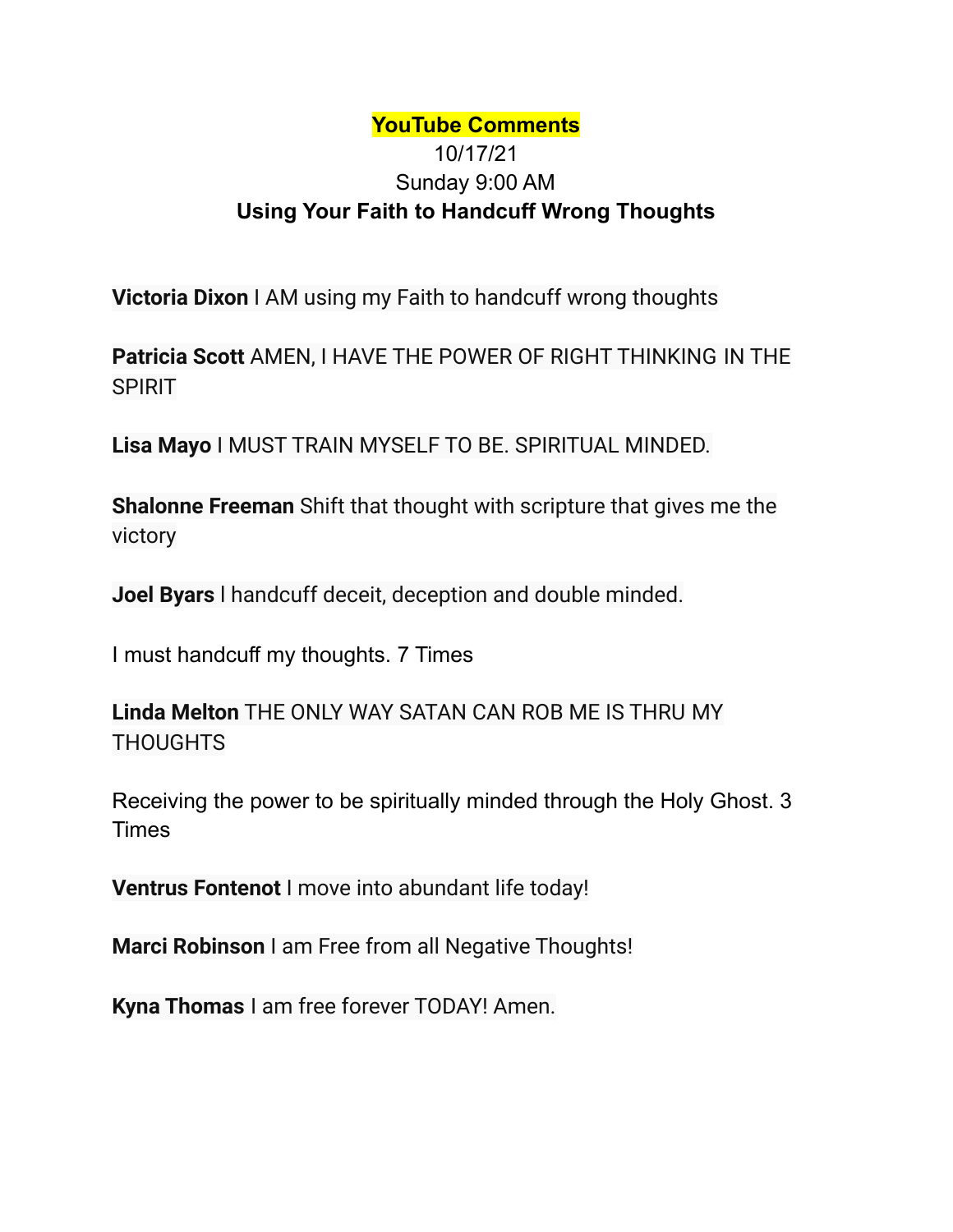**Clorinda Meadlock** Apostle the Lord led me to your ministry because he knew this season was coming! You are getting me through a season! **GLORY** 

**Linda Melton** "KEEP SATAN'S TERMITES OUT OFF MY MIND (WORKING UNDER COVER)

I am Rich. 19 Times

**Qua Bolling** I will never be broke another day of my life

**Joel Byars** Praying right anoints my thoughts.

My Thoughts are Anointed. 7 Times

**Cheryl Stokes** satan is shut down permanently

**Marci Robinson** satan THIS WORD is shutting you Down NOW!

I am God's Favorite. 11 Times

**Dedira May** Set examples for each other.

I got the victory in the name of Jesus! 6 Times

**Joel Byars** I handcuff distraction, doubt, deception, and double minded. l manifest the Word of God.

**Londra Hunter** Im responsible for my health

Nutrition is my weapon to health. 3 Times

**Dedira May** If you losing your not thinking my thoughts